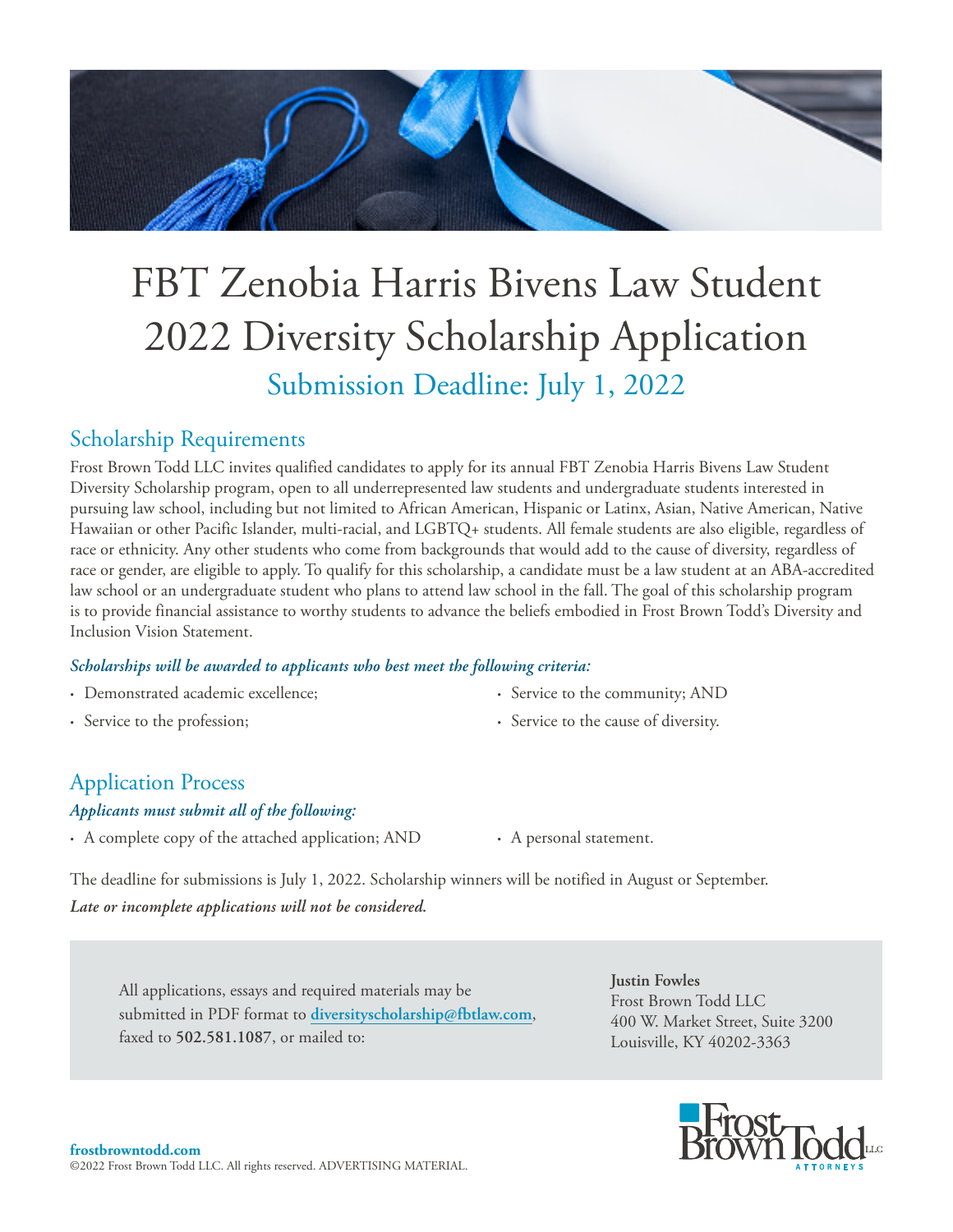#### DIVERSITY SCHOLARSHIP

#### Scholarship Background

The Frost Brown Todd Law Student Diversity Scholarship program awarded scholarships to its first recipients in 2010. Recently, the scholarship was renamed to the FBT Zenobia Harris Bivens Law Student Diversity Scholarship program in honor of the firm's former Houston office Member-in-Charge, Zenobia Harris Bivens, who passed away unexpectedly in January 2022.

Zenobia was an accomplished lawyer who championed diversity and inclusion in the legal profession. In the early parts of her career, Zenobia clerked for the Honorable Carl E. Stewart of the U.S. Court of Appeals for the 5th Circuit and the Honorable Justice Dale Wainwright (ret.) of the Texas Supreme Court. As a more seasoned attorney, Zenobia served as counsel in cases involving NASA, the Department of Defense, and the Department of Housing and Urban Development, among many others. Zenobia's cases were featured in Forbes, The New York Times, and The Houston Chronicle. Zenobia also successfully argued a case before the United States Supreme Court.

Zenobia served as a mentor and friend to several attorneys and business professionals. She worked tirelessly to advance the careers of the professionals who she was entrusted to lead. Zenobia was also relentless in her pursuit for justice, and this was evident in her pro bono advocacy work as she was particularly passionate about helping those who had been denied justice by the legal system.

Zenobia exhibited a commitment to excellence in everything she did. The FBT Zenobia Harris Bivens Law Student Diversity Scholarship program seeks to continue Zenobia's commitment to excellence by giving future attorneys the opportunity to pursue legal careers and make positive impacts on their clients, colleagues and communities. Zenobia's commitment to excellence will live on through the scholarship recipients who apply their unique commitments to excellence in their respective legal careers.

#### Personal Statement

In addition to submitting the attached application, applicants must complete a personal statement of no more than 1,000 words. The purpose of this personal statement is to allow candidates an opportunity to explain their background and how they will enhance diversity and equity efforts in the legal community.

#### FROST BROWN TODD DIVERSITY VISION STATEMENT

Frost Brown Todd is committed to building and maintaining, as a central and permanent part of our culture, a diverse and inclusive team environment based on the following beliefs:

- **∙** Each of us is unique, and being inclusive means celebrating that uniqueness and encouraging each of us to bring our whole and best selves to work every day.
- **∙** A diverse and inclusive culture is critical to the success of each member of our team and, therefore, to the success of our firm as well.
- **∙** We must never be satisfied but must be dedicated, individually and as a firm, to always seeking new and better ways to support and encourage the personal growth and professional development of all.

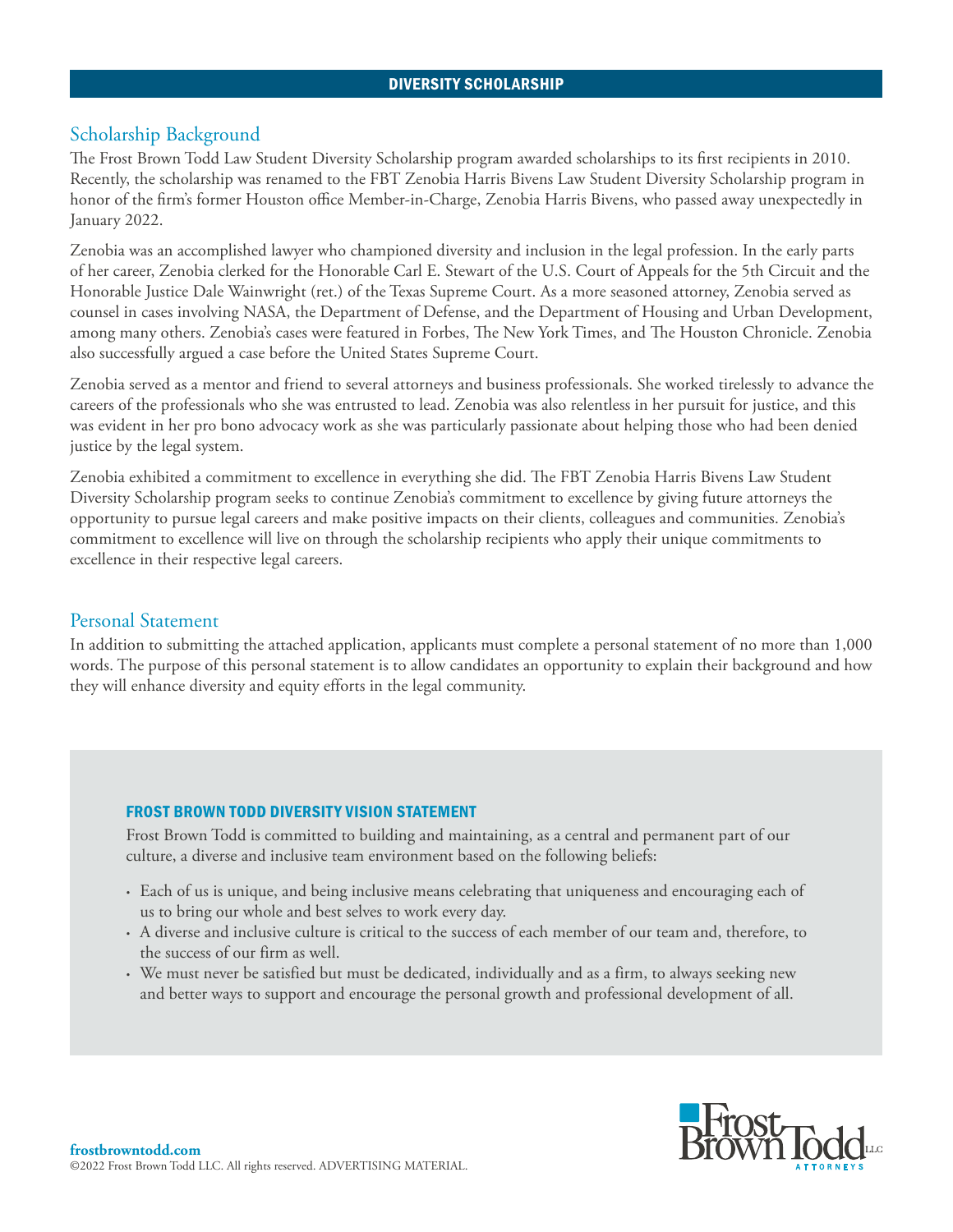# FBT Zenobia Harris Bivens Law Student 2022 Diversity Scholarship Application



Submission Deadline: July 1, 2022

| <b>SECTION ONE: PERSONAL INFORMATION</b> |       |            |
|------------------------------------------|-------|------------|
| <b>Full Name</b>                         |       |            |
| Last                                     | First | M.I.       |
|                                          |       |            |
| <b>Current Mailing Address</b>           |       |            |
| <b>Street Address</b>                    |       | Apt/Unit # |
|                                          |       |            |
| City                                     | State | Zip Code   |
|                                          |       |            |
| <b>Permanent Mailing Address</b>         |       |            |
| <b>Street Address</b>                    |       | Apt/Unit # |
|                                          |       |            |
| City                                     | State | Zip Code   |
|                                          |       |            |
| Contact                                  |       |            |
| <b>Email Address</b>                     | Phone |            |
|                                          |       |            |

#### SECTION TWO: ACADEMIC INFORMATION

## Undergraduate School

| Undergraduate Institution Name |                      |
|--------------------------------|----------------------|
|                                |                      |
| City                           | State                |
|                                |                      |
| Dates of Attendance            | Date of Graduation   |
|                                |                      |
| Degree Earned                  |                      |
|                                |                      |
| <b>GPA</b>                     | <b>Grading Scale</b> |
|                                |                      |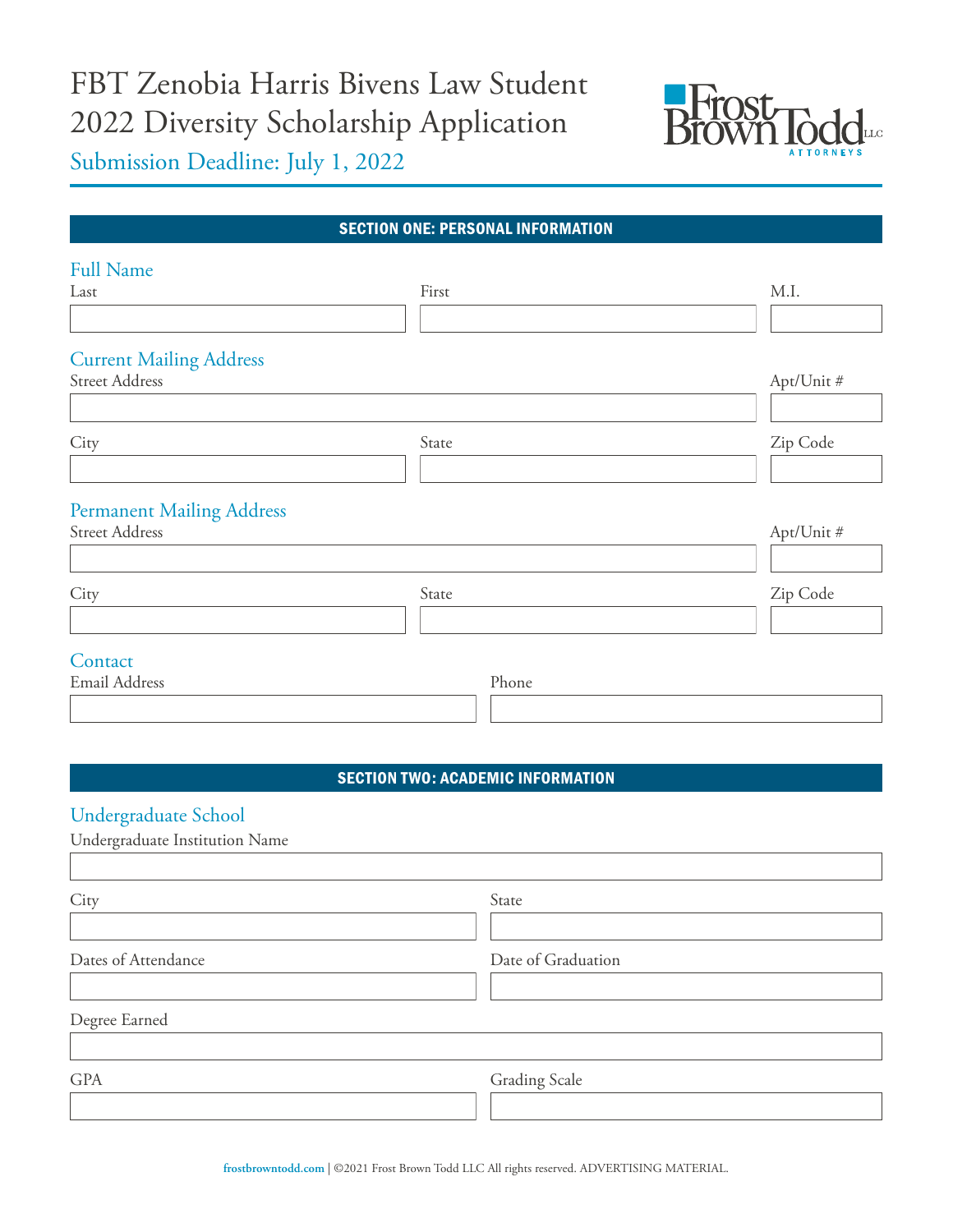#### SECTION TWO: ACADEMIC INFORMATION CONT.

# Undergraduate School Cont.

Honors, Awards or Other Special Recognition

Extracurricular Activities

## Graduate School

Graduate Institution Name (other than Law School)

City State

Degree Earned

Honors, Awards or Other Special Recognition

Extracurricular Activities

#### Law School

| Law School Name                |            |  |
|--------------------------------|------------|--|
|                                |            |  |
| City                           | State      |  |
|                                |            |  |
| Anticipated date of graduation | <b>GPA</b> |  |
|                                |            |  |
| <b>Grading Scale</b>           | Class Rank |  |
|                                |            |  |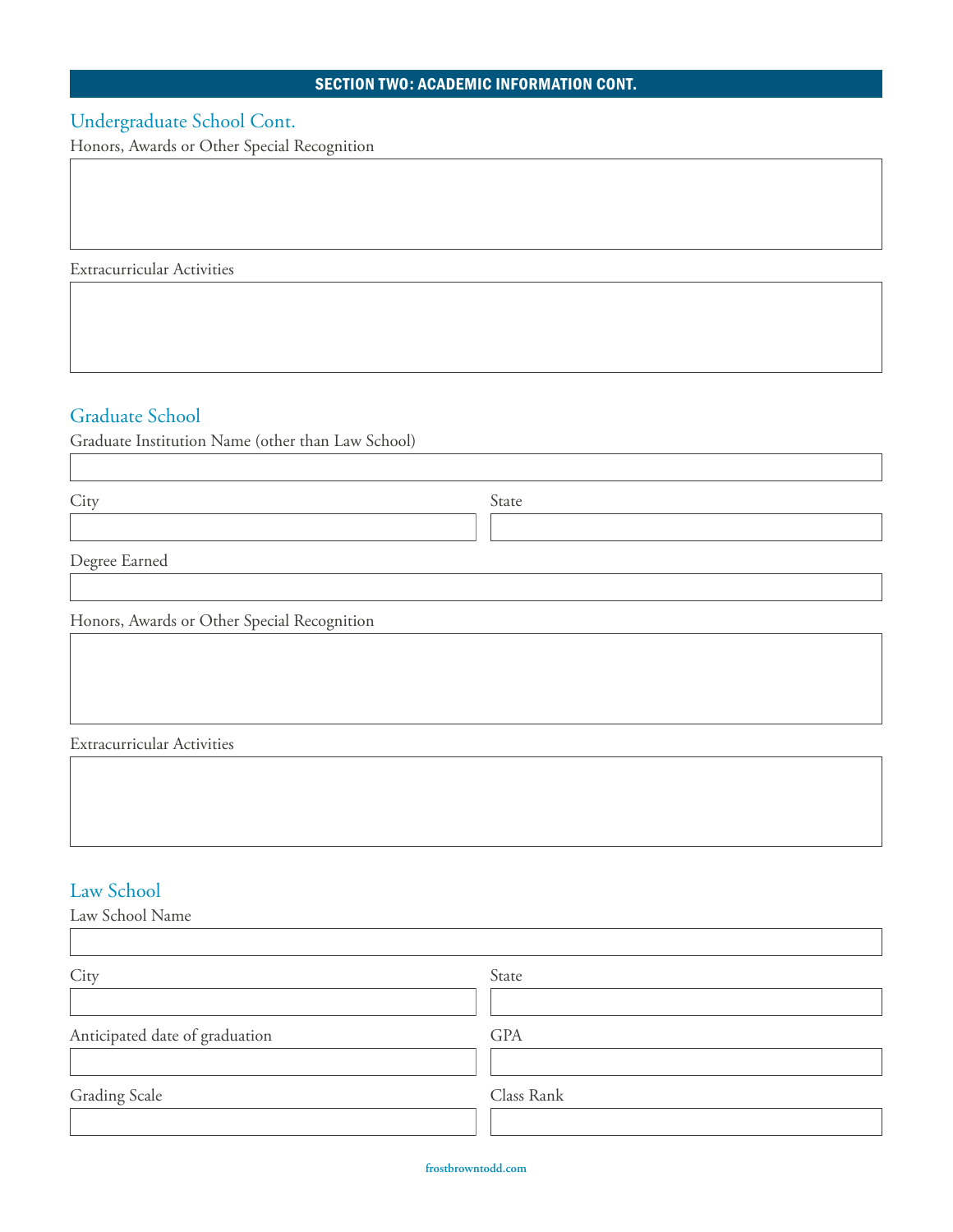#### SECTION TWO: ACADEMIC INFORMATION CONT.

### Law School Cont.

Honors, Awards or Other Special Recognition

Extracurricular Activities

Have you previously attended any other law school? If so, please explain.

#### SECTION THREE: COMMUNITY SERVICE INFORMATION

Describe any community service activities.

| <b>DATES</b> | ORGANIZATION/ACTIVITY | <b>ROLE/POSITION</b> |
|--------------|-----------------------|----------------------|
|              |                       |                      |
|              |                       |                      |
|              |                       |                      |
|              |                       |                      |
|              |                       |                      |

#### SECTION FOUR: WORK EXPERIENCE

Describe any relevant work experience (attach résumé if necessary).

| <b>DATES</b> | <b>COMPANY/ORGANIZATION</b> | <b>POSITION/TITLE</b> |
|--------------|-----------------------------|-----------------------|
|              |                             |                       |
|              |                             |                       |
|              |                             |                       |
|              |                             |                       |
|              |                             |                       |